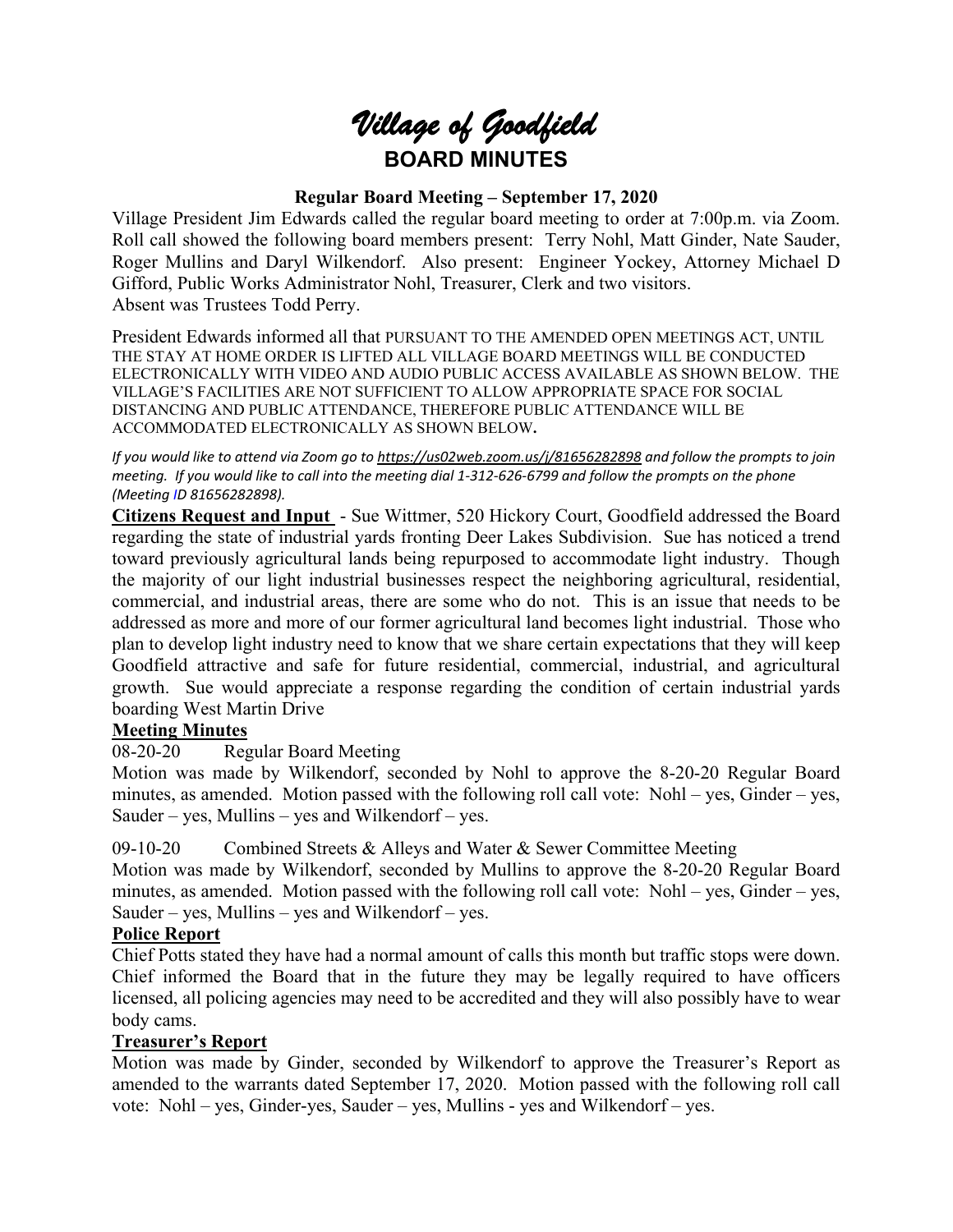#### **Warrants/Accounts Payable**

Motion was made by Ginder, seconded by Sauder to approve the payment of bills as listed on warrants dated:

| $(09-15-20)$   | \$18,968.56 |
|----------------|-------------|
| $09-08-20$     | \$15,993.66 |
| $08 - 27 - 20$ | \$16,714.32 |

Motion passed with the following roll call vote: Nohl – yes, Ginder – yes, Sauder - yes, Mullins - yes, Wilkendorf – yes.

#### **Transfers**

Motion was made by Nohl, seconded by Mullins to approve the following transfers:

- \$13,823.94 from O&M Checking to General Fund Checking
- \$ 0.00 from General Fund Money Market to General Fund Checking
- \$4,000.00 from General Fund Money Market to Building Fund Money Market
- \$15,000.00 from O&M Checking to O&M Money Market
- \$ 7,500.00 from O&M Checking to Pledged Revenue (Bond Pmt)
- \$ 0.00 from TIF Fund to General Fund Checking
- \$ 0.00 from Bond Repayment Fund to General Fund Checking

Motion passed with the following roll call vote: Nohl – yes-no, Ginder-yes-no, Perry – yes-no, Sauder – yes-no, Mullins - yes-no and Wilkendorf – yes-no.

#### **Payment of outstanding invoices upon request of Village Engineer**

There were no outstanding invoices.

### **PUBLIC WORKS ADMINISTRATOR/VILLAGE ENGINEER REPORT**

PWA Nohl informed the Board that the property @ Goodfield Business Park that pulled a permit is going to be a Dollar General. PWA sent plans to Engineer Yockey. Duane concern was how close to Rte. 150 it is. Duane also said they will need an IDOT permit.

### **WATER TREATMENT PLANT/DISTRIBUTION SYSTEM**

Nothing discussed.

# **SEWER TREATMENT PLANT/COLLECTION SYSTEM**

Nothing discussed.

# **SANITARY SEWER COLLECTION SYSTEM ISSUES**

# Nothing discussed.

# **ATTORNEY REPORT**

Attorney Gifford sent another letter to Mr. Ghantos. Also tried to call Mr. Rizqallah. **VILLAGE PRESIDENT'S REPORT**

President Edwards would like for the Village Code Review Committee to meet to discuss a possible Noise Ordinance. Has gotten complaints that the campground is very loud.

Local Cures Act – The Village will be applying for reimbursement for COVID related expenses. The Village has purchased PPE and other items. Cost must be in by December 30, 2020 Application has to be completed by October 1, 2020. Attorney Gifford will draft an Ordinance to elect a Covid director.

Received a letter from Abby Reel disappointed with person selling Trump items along Rte. 117. This property is in Woodford County, not in the Village so the Village has nothing to do with it.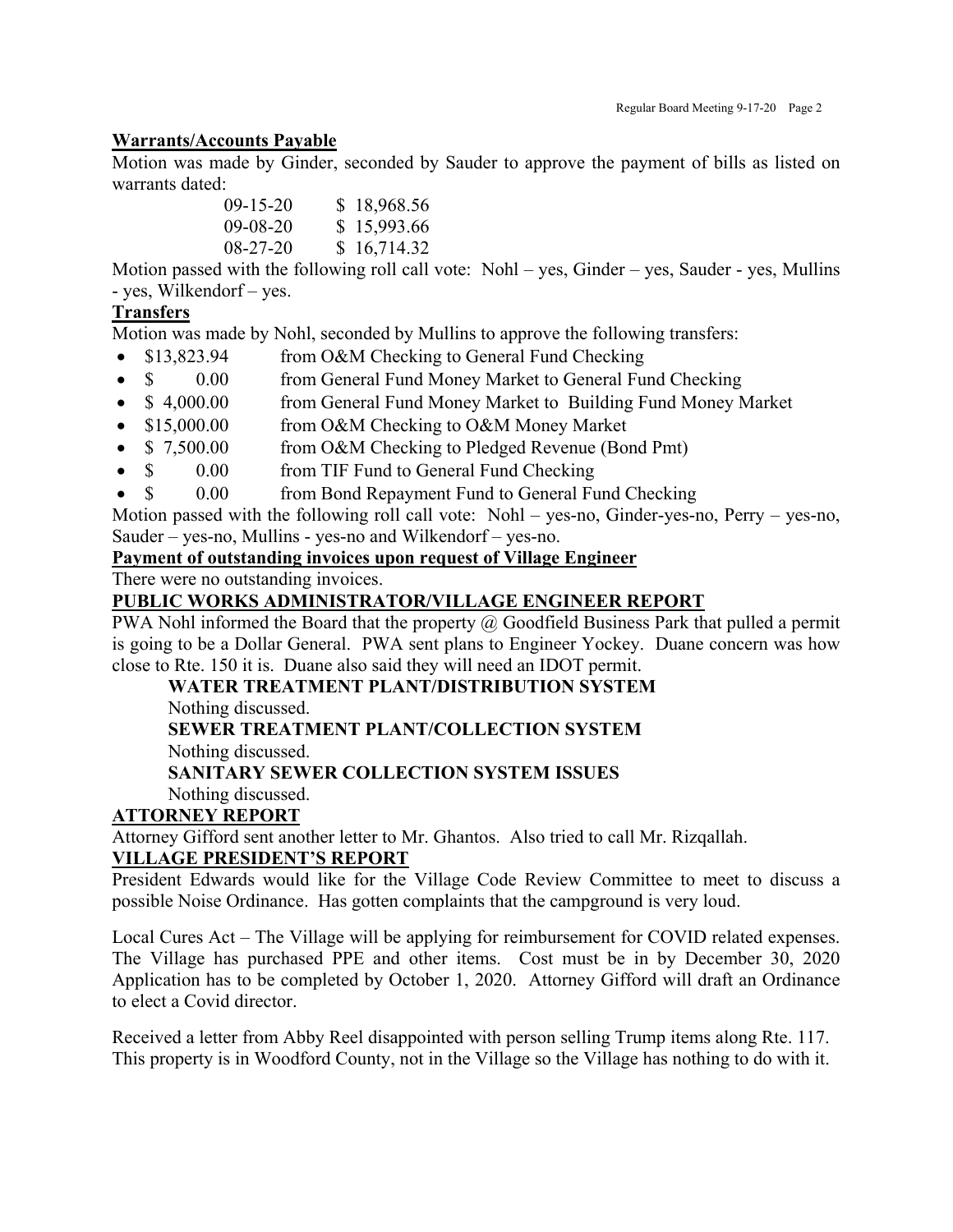#### **OLD BUSINESS**

#### **Comprehensive Plan/Mile and a half radius map**

PWA Nohl will let Chairman Mike Carr know to begin work on this.

#### **Ingress/Egress Easement for Sanitary Sewer Trunk Main**

PWA walked some potential pathways which had a lot of foliage and wooded. He did find the old path that went through Randy Selvey's ground.

#### **Raymond & Cleveland Street Right of Way**

Nothing new discussed.

#### **Sewer Main Easement – Dr. Merheb & Barn III**

Attorney Gifford sent another letter to Mr. Ghantos.

#### **Drainage Issue E Martin Drive**

More grass is growing but bottom is still thin.

#### **Amendment to Timberline Mobile Estates Water Service Agreement – Letter of Credit**

Attorney Gifford sent another letter to Mr. Rizqallah.

#### **Mutual Easement between Village and cell tower property owner for access across adjoining properties**

This easement has been completed and filed with Woodford County.

#### **Easement for trunk sewer manhole T-17**

PWA Nohl will contact Mr. Schrock and get legal documents to him to review.

#### **Ordinance #97-05**

Engineer Yockey spoke with Tazewell County. Tazewell County said they are turning it over to their mapping department. Duane has not heard back from them. Take off agenda.

#### **Proposed Resubdivision of a portion of Goodfield Business Park/Goodfield Business Park Phase One-B**

Engineer Yockey has reviewed the proposed resubdivision of a portion of Goodfield Business Park and recommends that the Board approve it. Motion was made by Nohl, seconded by Ginder to approve plat as presented. Motion passed with the following roll call vote: Nohl – yes, Ginder - yes, Sauder – yes, Mullins yes and Wilkendorf – yes

#### **NEW BUSINESS**

#### **Tax Abatement Ordinance – 2013 General Obligation Bonds**

Motion was made by Nohl, seconded by Sauder to approve **Ordinance #20-02,** an Ordinance abating the tax hereto levied for the year 2020 to pay the principal of and interest on \$630,000 General Obligation Refunding Bonds (Alternate Revenue Source), Series 2013. Motion passed with the following roll call vote: Nohl – yes, Ginder yes, Sauder – yes, Mullins - yes and Wilkendorf – yes.

#### **Tax Abatement Ordinance – 2014 General Obligation Bonds**

Motion was made by Nohl, seconded by Mullins to approve **Ordinance #20-03,** an Ordinance abating the tax hereto levied for the year 2020 to pay debt service on the General Obligation Bonds (Alternate Revenue Source), Series 2014. Motion passed with the following roll call vote: Nohl – yes, Ginder yes, Sauder – yes, Mullins - yes and Wilkendorf – yes.